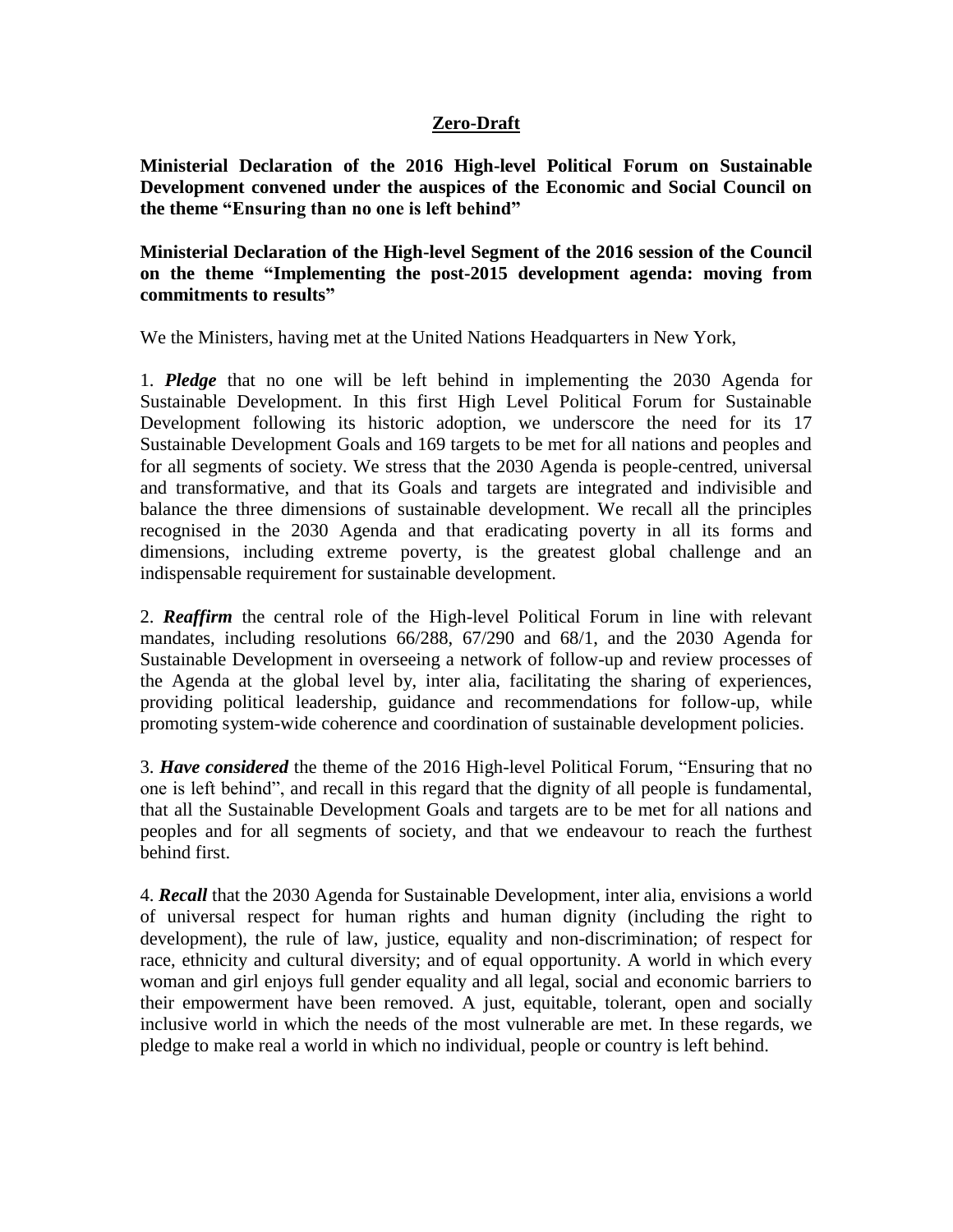5. *Further recall* that realizing gender equality and the empowerment of women and girls will make a crucial contribution to progress against all the Goals and targets. Our efforts to leave no one behind must include all children, youth, persons with disabilities, people living with HIV/AIDS, older persons, indigenous peoples, refugees and internally displaced persons and migrants and people living in areas affected by complex humanitarian emergencies and in areas affected by terrorism.

6. *Have also considered* the thematic discussion of the 2016 High-level segment of the Economic and Social Council, "Infrastructure for sustainable development for all", and further stress the importance of building resilient infrastructure with a people-centred approach, aimed at reducing inequalities and bridging disparities of all kinds, for ensuring than no one is left behind.

7. *Recognise* that the scale and ambition of the 2030 Agenda for Sustainable Development requires a revitalized Global Partnership to ensure its implementation, working in a spirit of global solidarity, in particular with the poorest and with people in vulnerable situations. We are fully committed to this, and to move from commitments to results. The means of implementation targets under Goal 17 and under each Sustainable Development Goal are key to realizing our Agenda, supported by the concrete policies and actions outlined in the Addis Ababa Action Agenda on Financing for Development, which is an integral part of the 2030 Agenda and critical for ensuring that no one is left behind.

8. *Welcome* in these regards, inter alia, the holding of the inaugural Forum on Financing for Development and take note of its intergovernmental agreed conclusions and recommendations. We further note the progress made on operationalizing the three components of the Technology Facilitation Mechanism and welcome the holding of the inaugural Multi-stakeholder Forum on Science, Technology and Innovation for the Sustainable Development Goals, supported by the United Nations Inter-agency Task Team. We look forward to the establishment of the online platform as part of the Technology Facilitation Mechanism.

9. *Also reaffirm* that the availability of high-quality, transparent, accessible, timely and reliable disaggregated data underpins our efforts to leave no one behind. Data should measure poverty in all its forms and dimensions as well as progress on sustainable development, to reveal gaps and recurrent challenges in implementation of the 2030 Agenda. We encourage Governments, international organizations, including the United Nations system, international financial institutions and other relevant stakeholders, to assist developing countries through technical assistance and capacity-building to strengthen data collection, dissemination and analysis. We take note of the Global Indicator Framework on the Sustainable Development Goals and targets agreed by the United Nations Statistical Commission, and look forward to its timely adoption by the Economic and Social Council and the General Assembly.

10. *Commend* the 22 countries that presented voluntary national reviews at the 2016 High-level Political Forum, and highlight the commitment and leadership shown by these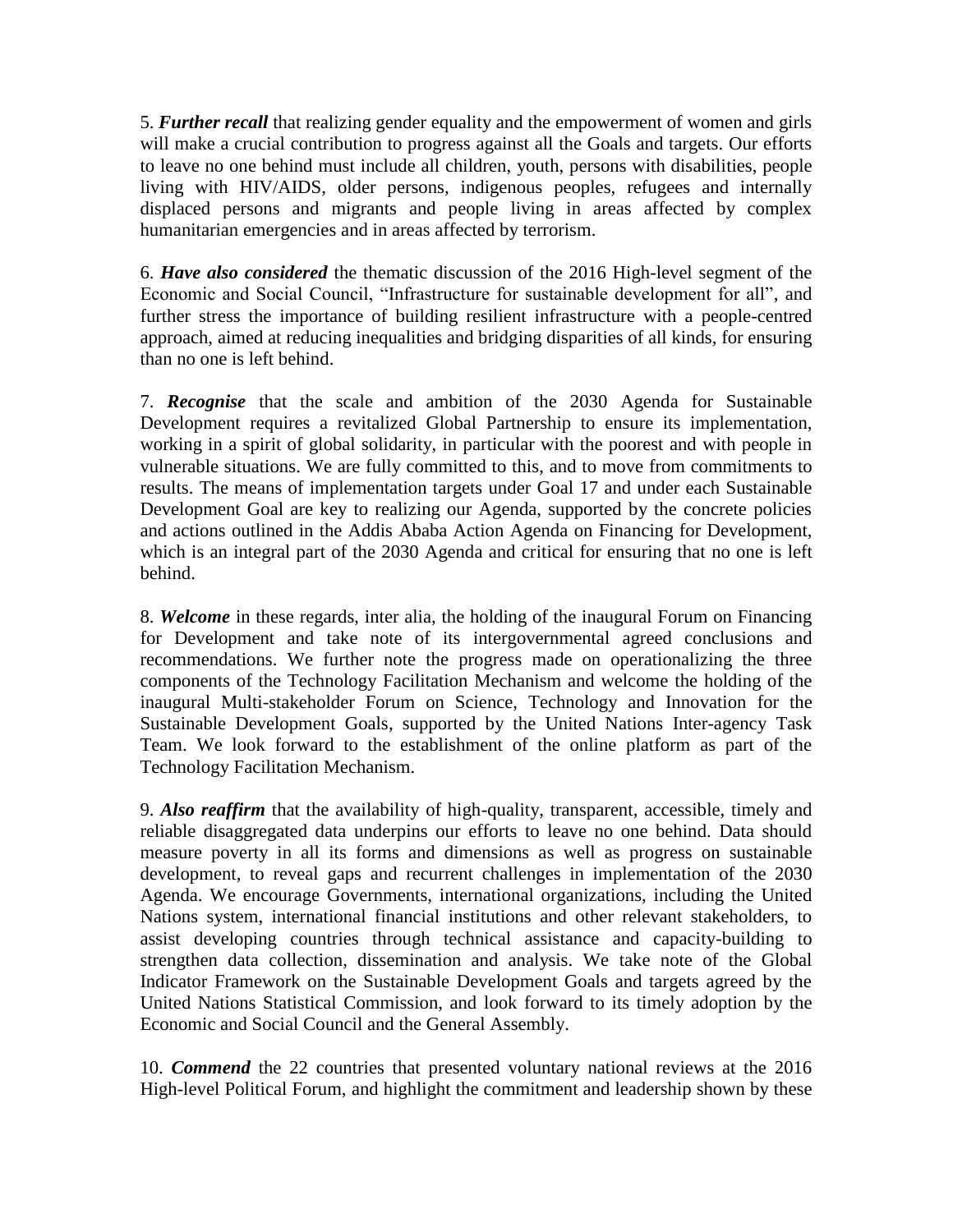countries in their early steps for implementing the 2030 Agenda, which account for different national realities, capacities and levels of development and respecting national policies and priorities. National reviews provide a platform for partnerships, including through the participation of major groups and other relevant stakeholders, and we encourage States to take into consideration experience gained from these reviews and to volunteer for new national reviews in coming years.

11. *Recognise* the role that regional and sub-regional fora and organisations have in following up the Agenda. In this regard, we welcome the identification, development and convening of appropriate regional and sub-regional forums on sustainable development as a further means to contribute to the follow-up and review of the 2030 Agenda.

12. *Stress* that reducing vulnerability to climate change is a global challenge faced by all, and in particular those living in poverty. We welcome the Paris Agreement, and take into account the urgent and immediate needs of those developing country parties to the Framework Convention on Climate Change that are particularly vulnerable to the adverse effects of climate change and we endeavour to build the resilience of people and communities vulnerable to the impacts of climate change and disasters to ensure we leave no one behind. We encourage prompt ratification by all States.

13. *Reiterate* that each country faces specific challenges in its pursuit of sustainable development. The most vulnerable countries and, in particular, African countries, least developed countries, landlocked developing countries and Small Island Developing States deserve special attention, as do countries in situations of conflict and post-conflict. There are also serious challenges within many middle-income countries. In these regards we welcome the progress made to date in the Istanbul Programme of Action for Least Developed Countries, the Small Islands Development States Accelerated Modalities of Action (Samoa Pathway), the Vienna Programme of Action for Landlocked Developing Countries, and the Program of the New Partnership for Africa's Development, for ensuring that no one is left behind.

14. *Look forward* to successful outcomes on relevant upcoming intergovernmental processes, including, inter alia, the United Nations Conference on Housing and Sustainable Urban Development to be held in October 2016 in Quito, Ecuador, the United Nations Summit on Refugees and Migrants to be held in the General Assembly in September 2016.

15. *Recommend* that efforts to advance the implementation and follow up and review of the 2030 Agenda including, inter alia, through ECOSOC Functional Commissions, UN Regional Commissions, specialised agencies of the UN, and the UN development system, as well as programmes of action such as the Sendai Framework for Disaster Risk Reduction, the 10 Year Programme of Action on Sustainable Consumption and Production, should focus on ensuring than no one is left behind and take an integrated and coherent approach to implementation to enhance these efforts.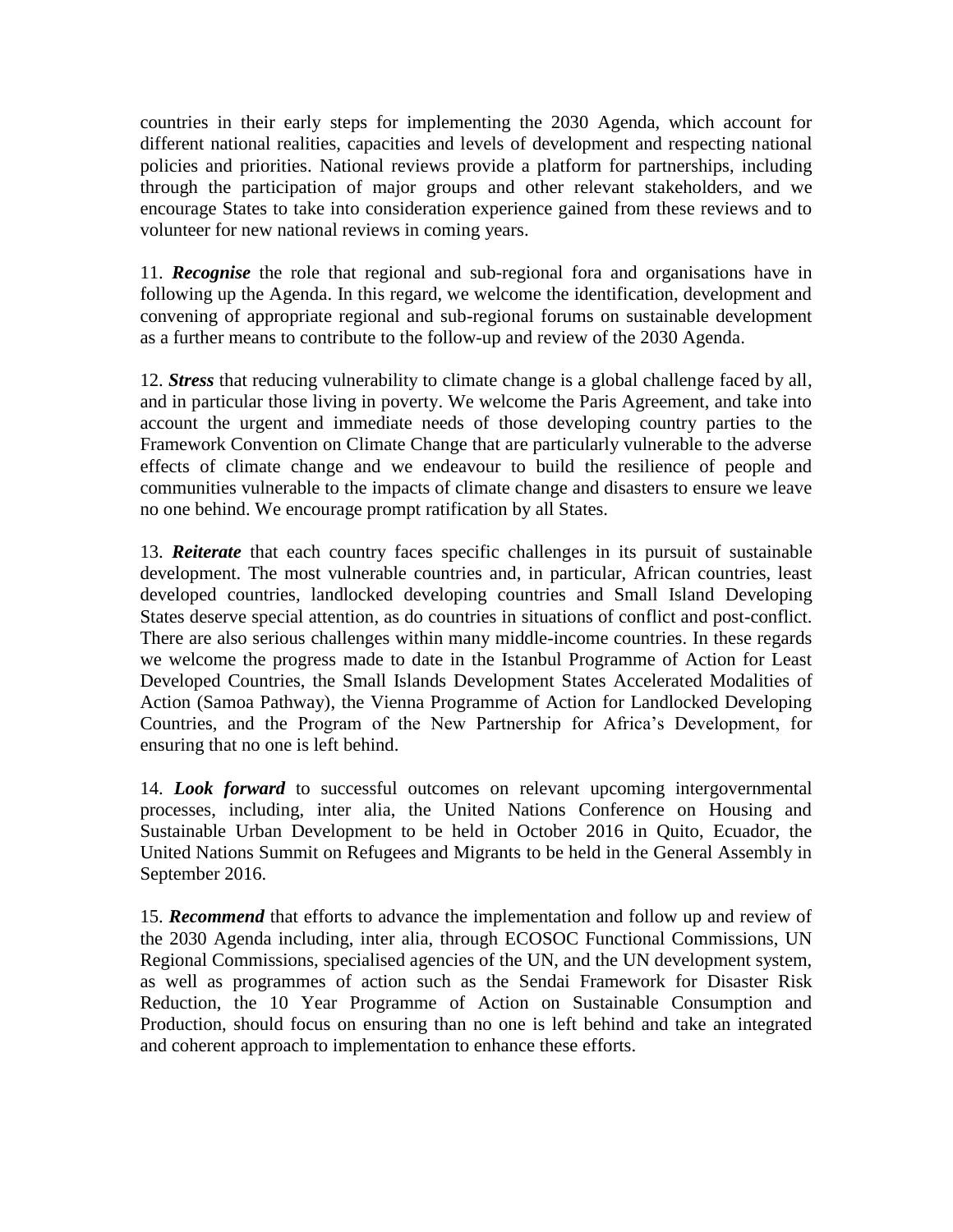16. *Take note* with appreciation of the Secretary General's first annual progress report on the Sustainable Development Goals, which provides a valuable account of where the world stands at the beginning of our collective journey towards a sustainable future, while building on the achievements of the Millennium Development Goals and seeking to address their unfinished business. Significant progress has been achieved in many areas, such as reducing poverty and hunger and improving health, but several groups remain disadvantaged and severe income inequality remains one of our biggest challenges.

17. *Endorse* the outcome of the process of consultation, on the scope, methodology and frequency of the Global Sustainable Development Report as laid out in the Annex to the present Declaration.

18. *Welcome* the participation in the High-level Political Forum of Major Groups and other relevant stakeholders, and take note of their contributions to the implementation of the 2030 Agenda. We recognise the importance of civil society, private sector and academia to supporting the 2030 Agenda.

19. *Are encouraged* by efforts to ensure the United Nations can support the 2030 Agenda, including the Council's dialogues on the longer-term positioning of the System, called to inform the upcoming General Assembly's quadrennial comprehensive policy review of the operational activities for development, and the President of the General Assembly's initiative to align the agenda of the General Assembly with the 2030 Agenda.

20. *Look forward* to the continuing inclusive implementation of our ambitious 2030 Agenda and urge that all efforts are taken to reach the furthest behind first and to ensure that no one is left behind.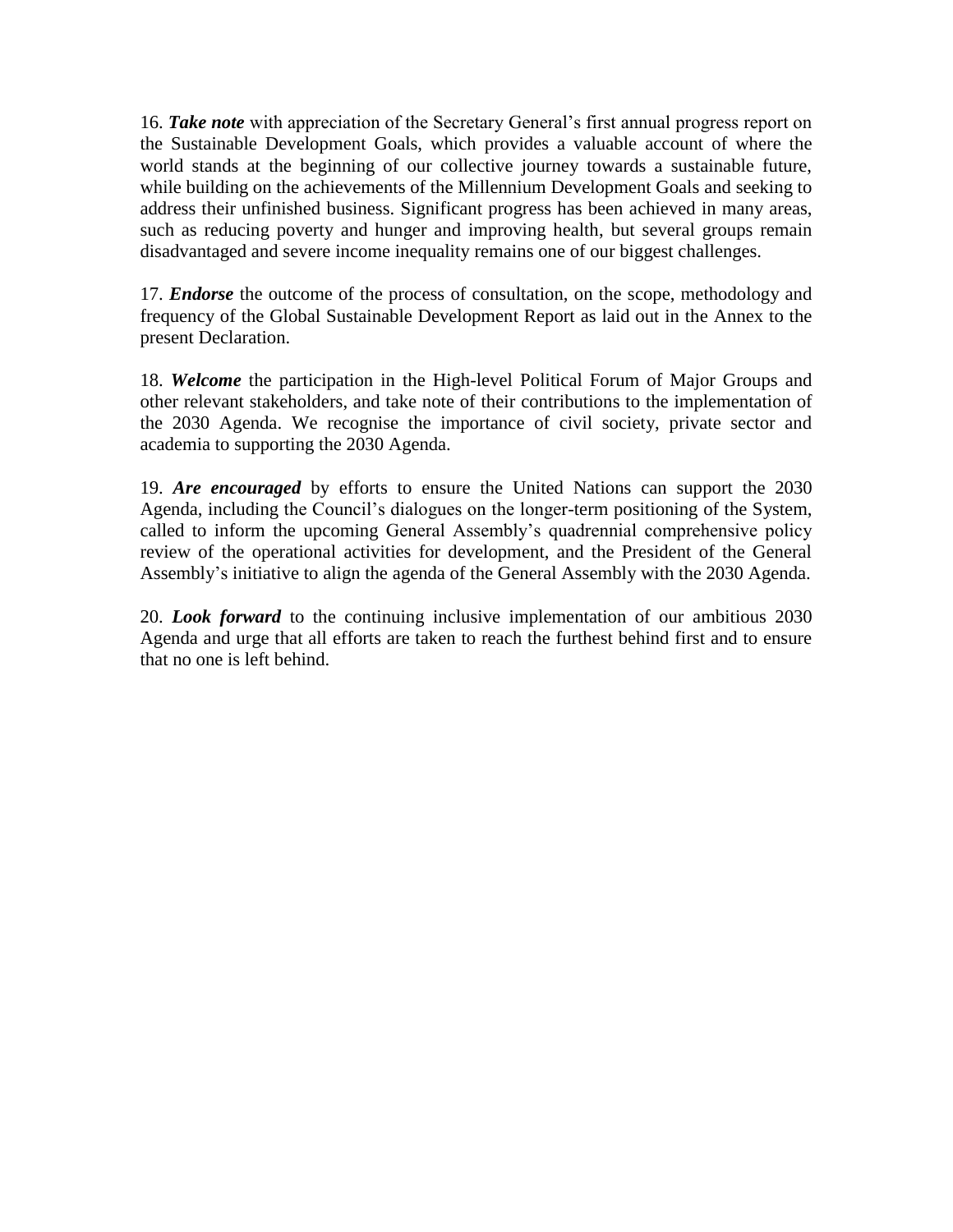#### **Global Sustainable Development Report:**

## **Scope, Frequency, Methodology, Relationship between the annual SDG-Progress Report and Global Sustainable Development Report**

*Final text for integration in the ministerial declaration of the high-level segment of the 2016 session of the Economic and Social Council and the high-level political forum on sustainable development convened under the auspices of the Council*

#### **Scope**

Recalling para 83 of the 2030 Agenda on Sustainable Development.

Stress that the Global Sustainable Development Report is one important component of the follow-up and review process for the 2030 Agenda on Sustainable Development.

Further stress that the Global Sustainable Development Report will inform the highlevel political forum, and shall strengthen the science-policy interface and provide a strong evidence-based instrument to support policy-makers in promoting poverty eradication and sustainable development. It would be available for a wide range of stakeholders, including business and civil society as well as the wider public.

Resolve that the report should incorporate in a multi-disciplinary manner scientific evidence, considering all three dimensions of sustainable development, in order to reflect the universal, indivisible and integrated nature of the 2030 Agenda. With its universal scope, the report should also consider the regional dimension, as well as countries in special situations. The report will provide guidance on the state of global sustainable development from a scientific perspective, which will help address the implementation of the 2030 Agenda, provide lessons learned, while focusing on challenges, address new and emerging issues, and highlight emerging trends and actions. The Global Sustainable Development Report should also focus on an integrated approach and examine policy options in view of sustaining the balance between the three dimensions of sustainable development. These policy options should be in line with the 2030 Agenda to inform its implementation.

# **Frequency**

Resolve that a comprehensive, in-depth report will be produced every four years to inform the high-level political forum convened under the auspices of the General Assembly.

Resolve that each year in order to strengthen the science-policy interface at the highlevel political forum convened under the auspices of ECOSOC, scientists who work on the report could be invited to provide scientific input into the discussion, including on the theme of the forum.

# **Methodology**

Stress that the main principles to guide the methodology of the report should be objectivity, independence, transparency, inclusiveness, diversity, scientific excellence and integrity, and policy relevance. The report represents the result of an ongoing